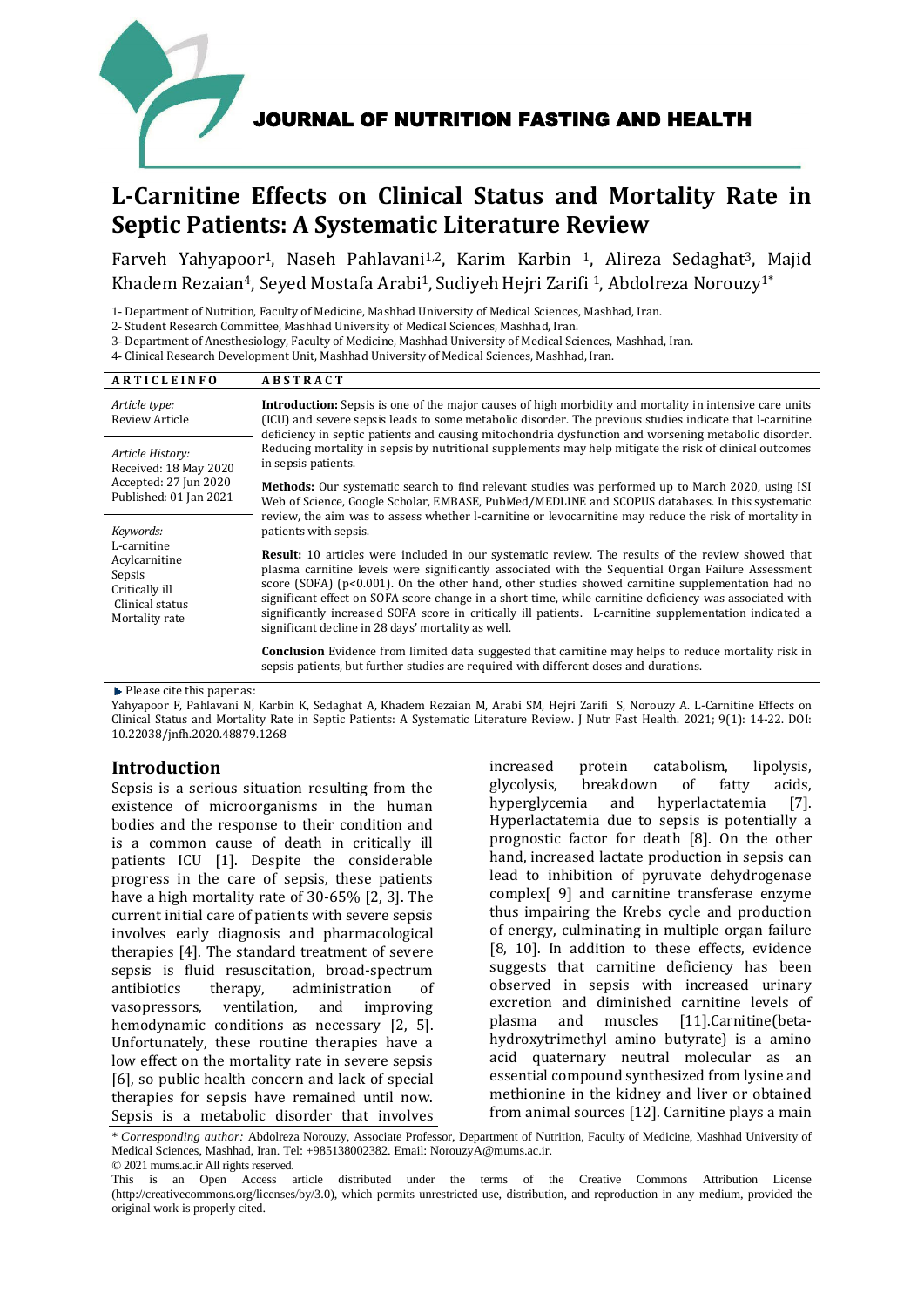JNFH

function in fatty acid Beta-Oxidation, leading to the transfer of fatty acids to the mitochondrial matrix with carnitine palmitoyltransferase 1(CPT1). When defects occur on beta-oxidation, fatty acyl COA accumulates, so many of the reactions associated with it will stop; in particular, metabolic disorders in sepsis patients will aggravate in this condition. Recently, there have been studies of novel treatments with dietary supplements, including supplementation of carnitine or L-Carnitine which lead to improving lipid metabolism, antioxidant effects, reducing the incidence of infection and sepsis, lowering blood pressure, improving vital signs and hemodynamic states, as well as SOFA Score [13]. Carnitine may mitigate metabolic disorder of sepsis by increasing fatty acid beta-oxidation in mitochondria and regulating energy metabolism [9]. Animal models of carnitine injection in sepsis demonstrated a positive potential effect on mortality [11]. Preclinical trials of carnitine in sepsis have shown that carnitine might improve the hemodynamic parameters and vital signs [14]. Accordingly, since there is no systematic review assessing the effect of carnitine on sepsis, we aimed to perform a systematic review to summarize the effect of L-Carnitine supplementation on septic patient outcomes hospitalized in intensive care units and relationship between carnitine levels and clinical and biochemical markers in these patients.

## **Materials and Methods**

We searched in electronic databases including ISI web of science, PubMed /Medline, Scopus, Cochrane, Central register of controlled trials and Google Scholar to find published articles assessing the effect of l-carnitine supplementation in sepsis markers from 2000 to March 2020 using the following search terms: "Carnitine" or L Carnitine or L-Carnitine or levocarnitine or acetyl carnitine or propionyl L Carnitine or Carnitine supplementation "or serum carnitine" in combination with. "Sepsis or Septic shock or Severe sepsis or Critical illness or Multi-organ dysfunction syndrome or Multiorgan failure. Other ways of article identification included searching names of authors of relevant. We restricted the search to articles published in the English language. Only human studies were considered for inclusion. Ten articles were found regarding carnitine levels under septic

conditions. The search was limited by focusing on only interventional studies about carnitine supplementation in sepsis. Besides, a list of references for relevant Randomized controlled trials (RCTs) was searched to find additional articles. We applied the same search strategy to each database. RCTs and observational studies were included. Four authors reviewed all published articles and two independent reviewers assessed the titles and abstracts using the inclusion/exclusion criteria. We using the Jadad scale for quality assessment of included studies and also identified a total of publications that reported at least one of the criteria.

## **Results**

Out of 1729 articles found in the primary search, 10 met the eligibility criteria (Figure 1). The included studies used a variety of study designs. Six studies were designed as clinical trials, two observational studies, one cohort, one pilot, and one case report. The study population in different articles was very heterogeneous, though they were all septic patients. Some of the included studies had enrolled only males [17] or females [24], but most involved both genders [13, 15, 16, 18-23].

All related information from each article is summarized in Tables 1 and 2. Specifically, these articles were reported based on the first author and year of publication, country, study design and population, dosage and administration time, measured variables, clinical outcomes as well as the final result and conclusion of the study. The majority of the studies had measured analytical variables such as acylcarnitine and free carnitine [16-21, 23, 24]. Other outcomes were SOFA, APACHE, and mortality rate.

Chung et al. reported a significant association between plasma carnitine levels and SOFA score (p<.001); however, other studies reported that carnitine supplementation had no significant effect on 24h and 48h SOFA score changes [13, 15].

Puskarich et al. reported a significant decrease in 28-days mortality among patients who received L-Carnitinesupplementation (p=.048) [15]. Evans et al. also reported a slight but not significant reduction in one-year mortality rate in response to L-Carnitinesupplementation compared to placebo [17]. In another study in Taiwan, plasma levels of acetylcarnitine were closely related to mortality. Patients with high plasma acetylcarnitine (>6000 ng/ml) had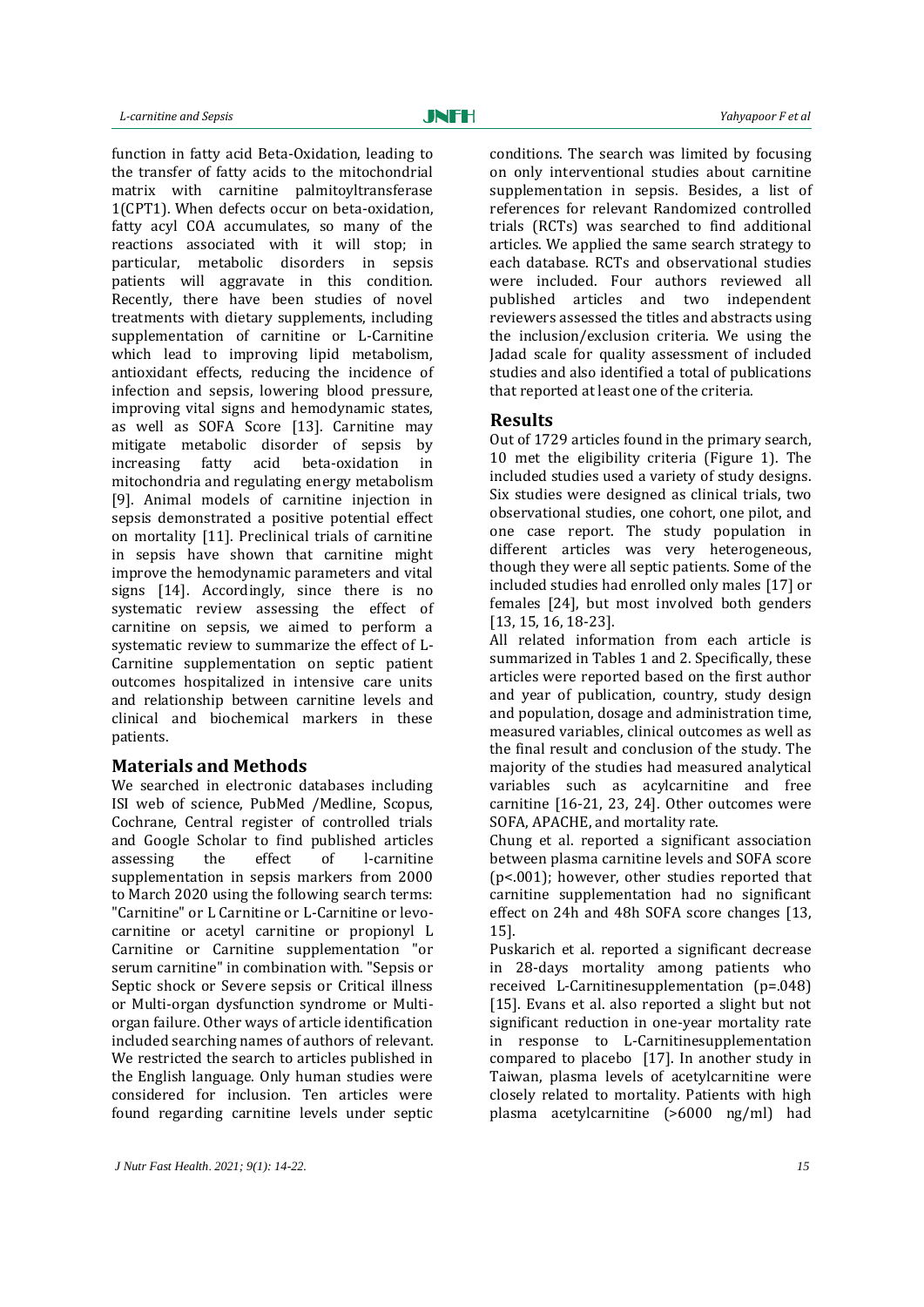meaningfully increased 28-days mortality than those with plasma acetylcarnitine less than 6000 ng/ml (p<0.001) [20]. However, some studies have reported no significant association between mortality rate and L-Carnitinesupplementation [13].

Some studies have illustrated that carnitinetreated no survivors had also substantially higher concentrations of carnitine and acylcarnitines following L-Carnitine injection compared with survivors [16, 17]. Nevertheless, Weiss et al. reported a higher acetylcarnitine/carnitine ratio in septic neonates compared to non-septic patients [23].



**Figure 1.** Summary of study selection process

**Table 1.** Characteristics of included clinical trial studies

| Study, year<br>(Author,<br>References) | <b>Quality</b> | Country    | Study<br>Design                                                           | Participants                                                                          | Intervention,<br>dose and type                                                                                                                                                                                                                                                                                                                            | <b>Duration of</b><br>intervention<br>and<br>follow up                      | <b>Main Finding</b>                                                                                                                                                                                                                                                                                                                                                                                                                                                                                                                                                          |
|----------------------------------------|----------------|------------|---------------------------------------------------------------------------|---------------------------------------------------------------------------------------|-----------------------------------------------------------------------------------------------------------------------------------------------------------------------------------------------------------------------------------------------------------------------------------------------------------------------------------------------------------|-----------------------------------------------------------------------------|------------------------------------------------------------------------------------------------------------------------------------------------------------------------------------------------------------------------------------------------------------------------------------------------------------------------------------------------------------------------------------------------------------------------------------------------------------------------------------------------------------------------------------------------------------------------------|
| Jones et al.<br>2018 [13]              | Good           | <b>USA</b> | Double-<br>blinded,<br>parallel-<br>group<br>randomized<br>clinical trial | 250 patients<br>randomized<br>with septic<br>shock, female<br>and male,<br>age $>18y$ | High dose levocarnitine<br>$18 \text{ gr (n=106)}$<br>Medium dose<br>levocarnitine 12 gr<br>$(n=34)$<br>Low dose levocarnitine<br>6 gr $(n=35)$<br>Placebo group saline<br>$(n=75)$<br>For each dose of<br>levocarnitine, 33% of the<br>total dose was<br>administered as a 20-mL<br>bolus over 2 to 3<br>minutes, followed by a<br>fixed-rate continuous | 12 hours'<br>intervention<br>7 days' monitor<br>screen<br>28 days mortality | None of the examined doses of<br>levocarnitine significantly<br>reduced cumulative organ failure<br>at 48 hours. In the intention-to-<br>treat analysis mean $\pm SD$ changes<br>in the 48 h SOFA score for the<br>low, medium, and high<br>levocarnitine groups were $-1.27$<br>$\pm 0.49$ , $-1.66 \pm 0.38$ , and $-1.97$<br>$\pm 0.32$ , respectively, vs -1.63<br>$\pm 0.35$ in the placebo group. The<br>same results were noticed in the<br>per-protocol analysis.<br>Mortality in 28 days was 43.3%<br>(45 of 104) in the high dose<br>group compared with 45.9% (34 |

*16 J Nutr Fast Health*. *2021; 9(1): 14-22.*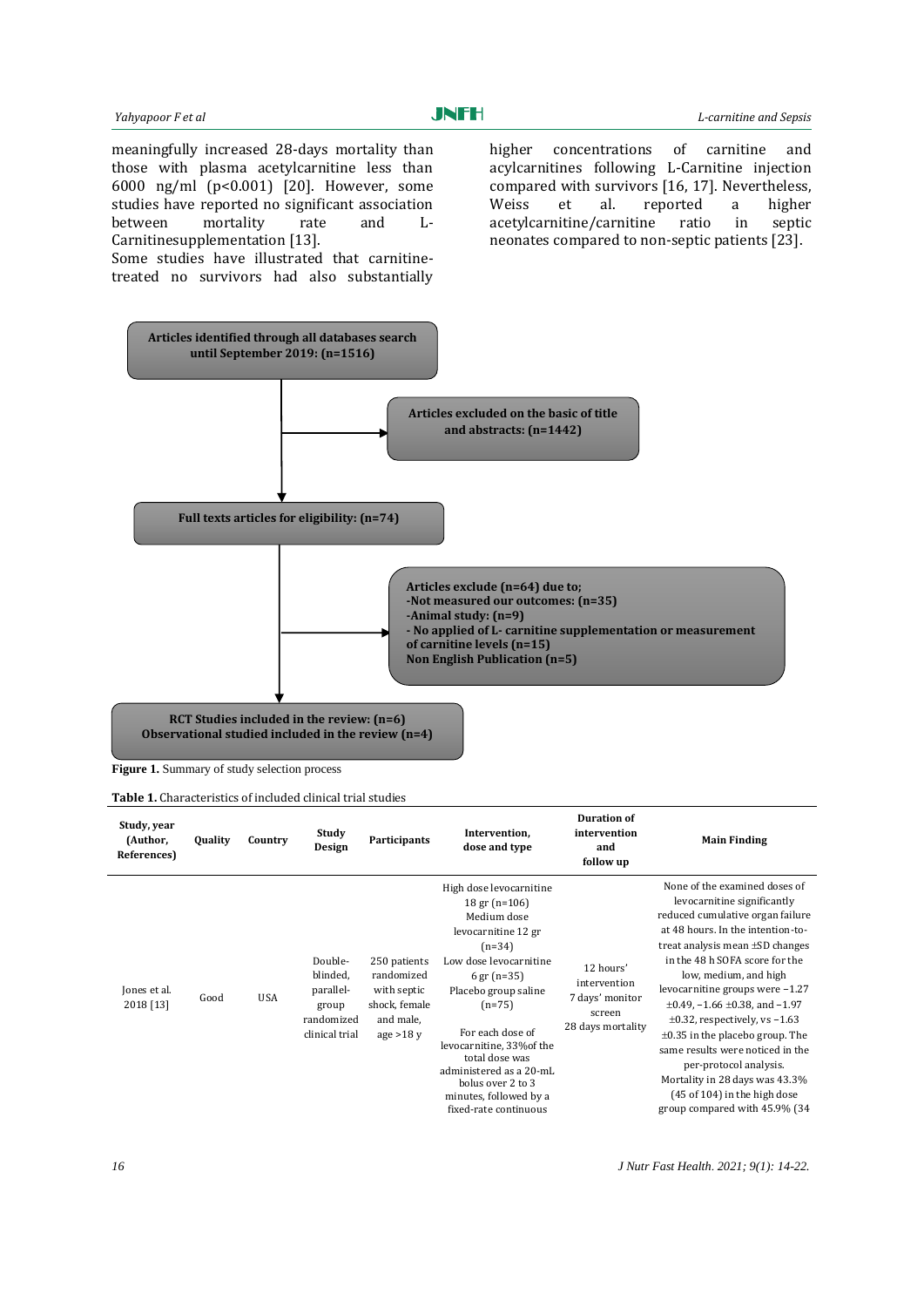*L-carnitine and Sepsis Yahyapoor F et al*

## JNFH

| Study, year<br>(Author,<br>References) | Quality | Country    | Study<br>Design                                     | Participants                                                                      | Intervention,<br>dose and type                                                                                                                                                                                                                                                                                                  | <b>Duration of</b><br>intervention<br>and<br>follow up                                                                                                                           | <b>Main Finding</b>                                                                                                                                                                                                                                                                                                                                                                                                                                                                                                                                                                                                                                                                                                                                                                                                                                                                           |
|----------------------------------------|---------|------------|-----------------------------------------------------|-----------------------------------------------------------------------------------|---------------------------------------------------------------------------------------------------------------------------------------------------------------------------------------------------------------------------------------------------------------------------------------------------------------------------------|----------------------------------------------------------------------------------------------------------------------------------------------------------------------------------|-----------------------------------------------------------------------------------------------------------------------------------------------------------------------------------------------------------------------------------------------------------------------------------------------------------------------------------------------------------------------------------------------------------------------------------------------------------------------------------------------------------------------------------------------------------------------------------------------------------------------------------------------------------------------------------------------------------------------------------------------------------------------------------------------------------------------------------------------------------------------------------------------|
|                                        |         |            |                                                     |                                                                                   | infusion of 1 L over the<br>next 12 hours.                                                                                                                                                                                                                                                                                      |                                                                                                                                                                                  | of 74) in the placebo group.<br>No significant difference was<br>reported in the median ICU<br>length of stay between the<br>groups.                                                                                                                                                                                                                                                                                                                                                                                                                                                                                                                                                                                                                                                                                                                                                          |
| Puskarich et al.<br>2014 [15]          | Good    | <b>USA</b> | Double-<br>blind<br>randomized<br>control<br>trials | 31 patients<br>with septic<br>shock and<br><b>SOFA Score</b><br>>5<br>Age $>18 y$ | Carnitine group (n=16)<br>12 gr of carnitine<br>delivered as 4gr bolus<br>injection over 2-3<br>minutes as infused over<br>12 hours in the ICU and<br>followed by 8 gr infusion<br>in 1-liter normal saline<br>over the following 12<br>hours.<br>Placebo groups (n=15)<br>20 ml bolus normal<br>saline at the same<br>infusion | 24- and 48-hours<br>SOFA score and<br>follow up 28 days<br>mortality rate.                                                                                                       | There was no difference in SOFA<br>score reduction at 24 hours<br>(p=0.59) or 48 hours (p=0.37),<br>but a significant reduction in 28<br>days mortality was reported in<br>the L-carnitine group compared<br>with the placebo group $(4/16$ vs<br>$9/15$ , P = 0.048). No significant<br>improvement in survival at 1<br>year was reported ( $P = 0.06$ ).<br>Data were analyzed using an<br>intention-to-treat analysis.                                                                                                                                                                                                                                                                                                                                                                                                                                                                     |
| Puskarich et al.<br>2018 [16]          | Good    | <b>USA</b> | Double-<br>blind<br>randomized<br>control<br>trials | 31 Patient<br>with septic<br>shock<br>randomized<br>control trials.               | Carnitine group (n=16)<br>12 gr of carnitine<br>delivered as 4gr bolus<br>injection over 2-3<br>minutes as infused over<br>12 hours in the ICU and<br>followed by 8 gr infusion<br>in 1-liter normal saline<br>over the following 12<br>hours.<br>Placebo groups (n=15)<br>20 ml bolus normal<br>saline at the same<br>infusion | Blood sample<br>collection at<br>admission (T0)<br>24 hours (T24)<br>48 Hours (T48)<br>for acylcarnitine<br>measurement by<br>liquid<br>chromatography-<br>mass<br>spectroscopy. | There were no significant<br>differences in the levels of free<br>carnitine and acylcarnitine<br>between the groups at<br>enrollment (p > 0.05). Treatment<br>with L-Carnitine increased levels<br>of all measured carnitine species<br>(C0, C2, C3, C4, C5, C6, and C8),<br>except for C16, in the non-<br>survivors compared to survivors<br>at T0, T24, and T48.                                                                                                                                                                                                                                                                                                                                                                                                                                                                                                                           |
| Evans et al.<br>2019<br>$[17]$         | Good    | <b>USA</b> | Placebo-<br>controlled<br>clinical trial            | 21 male<br>sepsis<br>patients                                                     | Carnitine group 12 gr<br>$(n=10)$<br>placebo group (n=11)<br>Blood samples were<br>collected, 24h after and<br>48h after the initiation<br>of a 12h L-carnitine or<br>saline (control) infusion.                                                                                                                                | 24 hours, 48 h<br>metabolic<br>changes and 1-<br>year mortality                                                                                                                  | One year mortality for carnitine-<br>and placebo-treated males was<br>45% and 57%, respectively.<br>L-carnitine administration<br>appears to induce few acute<br>metabolic changes aside from<br>increased levels of acylcarnitines<br>$(T0h - T24h)$ ; $(2)$ L -carnitine<br>treated nonsurvivors in this<br>study, although clinically similar<br>to survivors, were metabolically<br>distinct from them, suggesting<br>that this phenotype has a poor<br>prognosis and may be<br>nonresponsive to intervention<br>with L carnitine<br>supplementation; and (3) that<br>overall, there is broad<br>metabolic heterogeneity in<br>patients with septic shock. We<br>have previously shown that<br>carnitine-treated nonsurvivors<br>also had substantially higher<br>concentrations of carnitine and<br>acylcarnitines following L -<br>carnitine administration<br>compared with survivors. |
| Gibault et al.<br>1988 [18]            | Fair    | <b>USA</b> | RCT                                                 | 28 septic<br>patients,                                                            | 13 patient's received<br>carnitine                                                                                                                                                                                                                                                                                              | Basic plasma<br>levels of                                                                                                                                                        | In this study, free and total<br>carnitine levels and free/total<br>carnitine ratio were comparable                                                                                                                                                                                                                                                                                                                                                                                                                                                                                                                                                                                                                                                                                                                                                                                           |

*J Nutr Fast Health*. *2021; 9(1): 14-22. 17*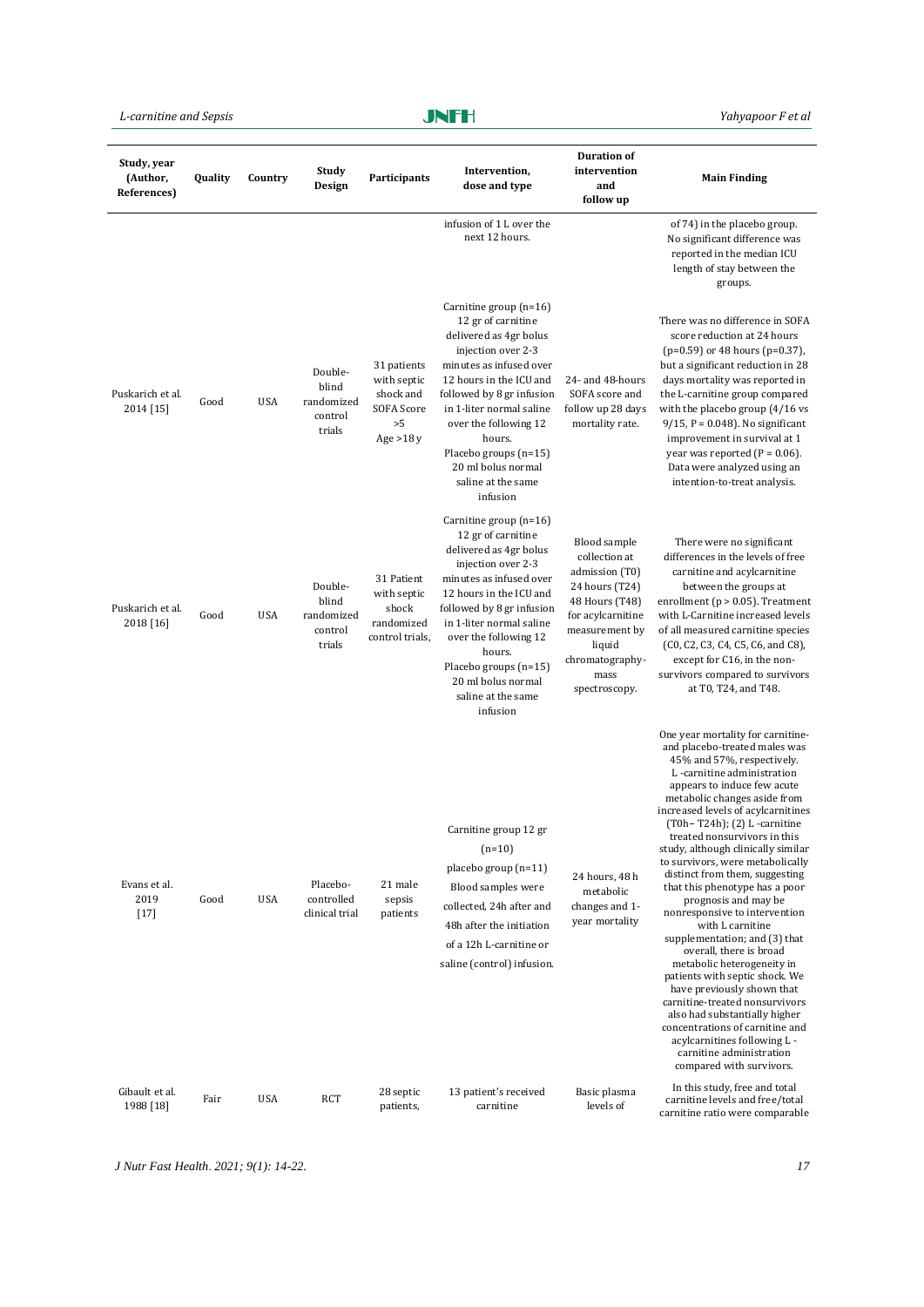## JNFH

*Yahyapoor F et al L-carnitine and Sepsis*

| Study, year<br>(Author,<br>References) | <b>Quality</b> | Country    | Study<br>Design | <b>Participants</b>                                                                                                     | Intervention,<br>dose and type                                                                                                                                                                                | <b>Duration of</b><br>intervention<br>and<br>follow up                                                                                                                    | <b>Main Finding</b>                                                                                                                                                                                                                                                                                                                                                                                                                                                                                                                                        |
|----------------------------------------|----------------|------------|-----------------|-------------------------------------------------------------------------------------------------------------------------|---------------------------------------------------------------------------------------------------------------------------------------------------------------------------------------------------------------|---------------------------------------------------------------------------------------------------------------------------------------------------------------------------|------------------------------------------------------------------------------------------------------------------------------------------------------------------------------------------------------------------------------------------------------------------------------------------------------------------------------------------------------------------------------------------------------------------------------------------------------------------------------------------------------------------------------------------------------------|
|                                        |                |            |                 | admitted in<br>an intensive<br>care unit,                                                                               | (2gr/day carnitine)<br>15 patients' septic<br>without carnitine<br>(control group)                                                                                                                            | triglycerides,<br>non-esterified<br>fatty acids, free<br>glycerol,<br>phospholipids,<br>ketone bodies<br>remained within<br>physiological<br>limits.                      | to healthy subjects' reference<br>values. These parameters<br>increased during L-carnitine<br>infusion. This infusion had no<br>effect on exogenous lipid<br>clearance.<br>Carnitine increases the uptake<br>and the hepatic oxidation of<br>circulating fatty acids. Exogenous<br>fatty acids are converted more<br>rapidly into ketone bodies in the<br>presence of carnitine.                                                                                                                                                                           |
| Nanni et al.<br>1985[19]               | Fair           | <b>USA</b> | <b>RCT</b>      | Patients<br>during TPN<br>(8 non septic<br>surgical<br>patients)<br>11 septic<br>patients<br>received<br>acyl carnitine | Acyl-carnitine infused<br>$(100 \text{ mg/kg/day})$<br>consistent with TPN<br>administration<br>Surgical patients<br>without evidence of<br>infection or malnutrition<br>were considered as<br>control group. | 26 patients<br>during total<br>parenteral<br>nutrition D.<br>L-acetyl-carnitine<br>was administered<br>$(100 \text{ mg/kg}/24)$<br>hrs., in<br>continuous iv<br>infusion) | The septic state was associated<br>with increased urinary excretion<br>of free carnitine (p-value less<br>than 0.001), as well as with<br>lower plasma levels of short-<br>chain acyl-carnitines (p less than<br>$0.001$ ).<br>Acyl carnitine infusion decreased<br>significantly the respiratory<br>quotient in septic patients<br>suggesting it's important role in<br>the oxidative metabolism in<br>hyper metabolic state. Carnitine<br>supplementation during total<br>parenteral nutrition might be of<br>theoretical benefit in septic<br>patients. |

**Table Abbreviations**: ICU, Intensive Care Units; SOFA, Sequential Organ Failure Assessment; APACHE, Acute Physiology and Chronic Health Evaluation; TPN, Total Parenteral Nutrition

## **Table 2.** Characteristics of included observational studies

| Study, year              |                |         |              |                                                                                                                                                                    |                                                                                                                                                                                                                         | Duration and                                                                                                                                                                                  |                                                                                                                                                                                                                                                                                                                                                                                                                                                                                                                                                                            |
|--------------------------|----------------|---------|--------------|--------------------------------------------------------------------------------------------------------------------------------------------------------------------|-------------------------------------------------------------------------------------------------------------------------------------------------------------------------------------------------------------------------|-----------------------------------------------------------------------------------------------------------------------------------------------------------------------------------------------|----------------------------------------------------------------------------------------------------------------------------------------------------------------------------------------------------------------------------------------------------------------------------------------------------------------------------------------------------------------------------------------------------------------------------------------------------------------------------------------------------------------------------------------------------------------------------|
| (References)             | <b>Quality</b> | Country | Study design | Participant                                                                                                                                                        | Association                                                                                                                                                                                                             | follow up                                                                                                                                                                                     | <b>Main finding</b>                                                                                                                                                                                                                                                                                                                                                                                                                                                                                                                                                        |
| Chung et.al<br>2019[20]  | Good           | Taiwan  | Cohort       | Patient with<br>sepsis and<br>acute organ<br>dysfunction<br>were enrolled.<br>Recruitment of<br>the derivation<br>$(n=90)$ , and<br>validation<br>$cohorts(n=120)$ | Plasma sample was<br>collected<br>immediately after<br>admission, and the<br>levels of carnitine<br>and acyl carnitine<br>were measured by<br>ultra-high<br>performance liquid<br>chromatography-<br>mass spectrometry. | SOFA, APACHE<br>and whole blood<br>sample was<br>obtained<br>immediately<br>and 24h after ICU<br>admission.<br>TNF- $\alpha$ , IL-6, IL-8,<br>IL-10 Plasma<br>concentration<br>were measured. | In this study, the association<br>between carnitine and septic<br>organ dysfunction in sepsis, was<br>significantly associated with<br>SOFA score $(p<.001)$ ,<br>hyperlactatemia, systemic<br>inflammation, and mortality. This<br>article confirmed plasma<br>acylcarnitine as a prognostic<br>biomarker for mortality<br>prediction in sepsis patients.<br>Patients with high plasma<br>acetylcarnitine (>6000 ng/ml)<br>had significantly increased 28-<br>day mortality compared with<br>those with plasma<br>Acetylcarnitine less than 6000<br>$ng/ml$ ( $p<0.001$ ) |
| Dalia et.al<br>2018 [21] | Poor           | Egypt   | Case-control | 40 patient's<br>neonate<br>Healthy groups<br>20 healthy<br>neonates:<br>10 preterm<br>10 full-term<br>20 neonatal<br>sepsis                                        | No intervention<br>Measurement serum<br>sample carnitine                                                                                                                                                                | All neonates<br>subjected to full<br>history taking,<br>clinical<br>examination, and<br>laboratory<br>investigations<br>included<br>measurement<br>of serum l-                                | There was a significant decrease<br>of serum carnitine level in septic<br>neonates ( $p<0.001$ ), so they<br>needed assessment and<br>supplementation.<br>There was no correlation<br>between l-carnitine and maternal<br>age ( $p = 0.867$ ) gestational age<br>$(p = 0.322)$ , birth weight<br>$(p=0.147)$ and laboratory                                                                                                                                                                                                                                                |

*18 J Nutr Fast Health*. *2021; 9(1): 14-22.*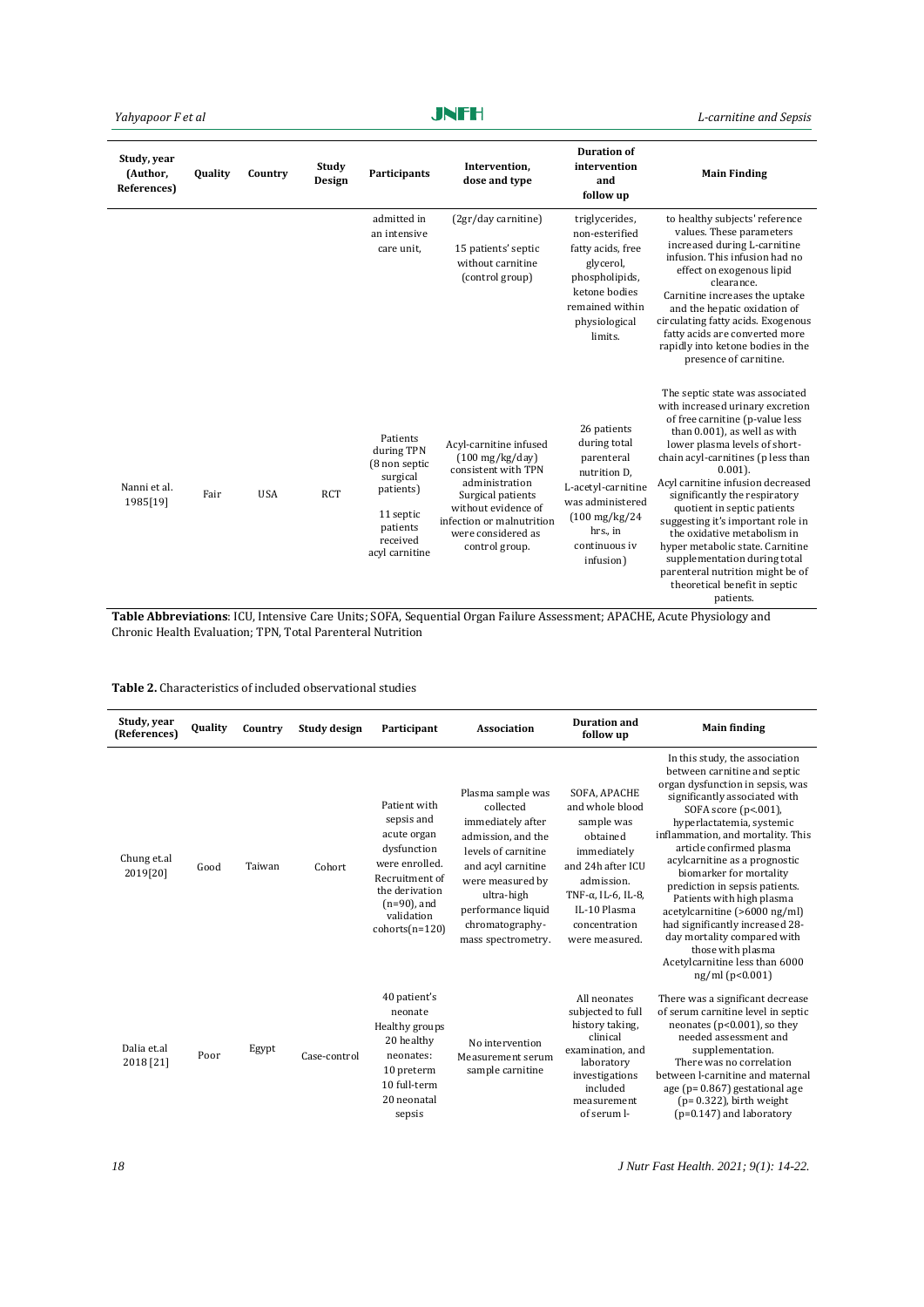### *L-carnitine and Sepsis Yahyapoor F et al*

JNFH

| Study, year<br>(References)  | Quality | Country   | <b>Study design</b>                   | Participant                                                                                                                      | Association                                                                                                                                                                                                                                            | <b>Duration and</b><br>follow up                                                                                                                                                                                                                                                                | <b>Main finding</b>                                                                                                                                                                                                                                                                                                                                                                                                                                                                                                                                                                                                   |
|------------------------------|---------|-----------|---------------------------------------|----------------------------------------------------------------------------------------------------------------------------------|--------------------------------------------------------------------------------------------------------------------------------------------------------------------------------------------------------------------------------------------------------|-------------------------------------------------------------------------------------------------------------------------------------------------------------------------------------------------------------------------------------------------------------------------------------------------|-----------------------------------------------------------------------------------------------------------------------------------------------------------------------------------------------------------------------------------------------------------------------------------------------------------------------------------------------------------------------------------------------------------------------------------------------------------------------------------------------------------------------------------------------------------------------------------------------------------------------|
|                              |         |           |                                       | 13 preterm<br>7 full term                                                                                                        |                                                                                                                                                                                                                                                        | carnitine level.<br>sepsis workup,<br>and other<br>laboratory tests.                                                                                                                                                                                                                            | investigations in all groups.                                                                                                                                                                                                                                                                                                                                                                                                                                                                                                                                                                                         |
| Ferrario et al.<br>2016 [22] | Good    | Italy     | Pilot study                           | 20 patients<br>with septic<br>shock<br>Sofa score >8                                                                             | Blood sample<br>obtained on day 1,<br>day 7<br>Metabolites were<br>measured by mass<br>spectrometry based<br>quantitative<br>metabolomics (acyl<br>carnitine, amino acid,<br>biogenic amines,<br>glycerophospholipids<br>,sphingolipids and<br>sugars. | 7 days<br>28 days'<br>mortality<br>90 days mortality                                                                                                                                                                                                                                            | In this study, a decrease of these<br>glycerophospholipids was<br>associated to the event at 28-days<br>and 90-days in combination with<br>clinical variables such as<br>cardiovascular SOFA score (28-<br>day mortality model) or renal<br>replacement therapy (90-day<br>mortality model). Early changes<br>in the plasma levels of both lipid<br>species and kynurenine<br>associated with mortality have<br>potential implications for early<br>intervention and discovering new<br>target therapy.<br>Carnitine and butyrylcarnitine<br>increased from D1 to D7 in 28-<br>and 90-day survivors.                  |
| Weiss et al.<br>2012 [23]    | fair    | <b>US</b> | Prospective<br>Observational<br>study | 42-bed<br>pediatric<br>intensive care<br>unit<br>(PICU)<br>19 patients <18<br>y<br>30 patients<br>with sepsis or<br>septic shock | No intervention                                                                                                                                                                                                                                        | Measurement<br>Plasma<br>asymmetric<br>dimethylarginine<br>and whole blood<br>arginine,<br>cutrullin,<br>ornithine, and<br>acyl carnitine<br>free carnitine<br>ratio were<br>measured daily<br>for septic<br>patients and<br>once for control<br>subjects using<br>tandem mass<br>spectrometry. | There were no differences in the<br>acylcarnitine: free carnitine ratio,<br>between septic group and control<br>patients. (p=0.67) but septic<br>patients had a higher median<br>acylcarnitine; free carnitine ratio<br>on all study days compared to<br>day $1(p=0.57)$ .<br>free carnitine was not associated<br>with organ dysfunction or<br>outcomes ( $p = > 0.05$ ). There was<br>no difference in age, gender, or<br>ethnicity between groups. Septic<br>patients had higher pediatric<br>index mortality and Pediatric<br>Logistic Organ Dysfunction score<br>and a longer hospital stay (all<br>$p<0.001$ ). |

**Table Abbreviations**: ICU, Intensive Care Units; SOFA, Sequential Organ Failure Assessment; PICU, Pediatric Intensive Care Unit; TNF-α, Tumor Necrosis Factor Alpha; IL10, Interleukin 10; IL8, Interleukin 8; IL 6, Interleukin 6

## **Discussion**

In the present review, it was found that the patients who received L-Carnitine supplements had higher elevated plasma levels of carnitine and acetylcarnitine. Besides, the septic condition was correlated with diminished plasma carnitine levels and increased urinary exertions of free carnitine. Further, the mortality rate appeared to be lower but not significant in patients receiving carnitine supplementation. Carnitine is indispensable for the transfer of

long-chain fatty acids into the matrix of mitochondria for beta-oxidation and thus energy production. Accordingly, sepsis is wellknown as a metabolic disorder, when the defects occur on beta-oxidation or carnitine deficiency or defect on the shuttle of CPT causing fatty acyl COA accumulation and depletion of COA enzyme. Thus, many of the

*J Nutr Fast Health*. *2021; 9(1): 14-22. 19*

reactions associated with it will stop. Meanwhile, metabolic disorders in sepsis patients will deteriorate, so metabolic changes on mitochondrial function during sepsis lead to multiple organ failure, increased length of hospital stay, mechanical ventilation and score of severity disease by SOFA and APACHE scores. Oami et al.'s case study revealed that carnitine deficiency occurred in 23/4 of critically ill patients had a significant correlation with increased SOFA score. Hence, in line with this case study result, carnitine deficiency in critically ill patients has occurred, as sepsis patients have more length of ICU stay and artificial nutrition with enteral or parental. All these results in carnitine deficiency and disorder of beta-oxidation, thus causing failed lipid utilization by vital organs and ketotic hypoglycemia, lipid disorder, lactate production,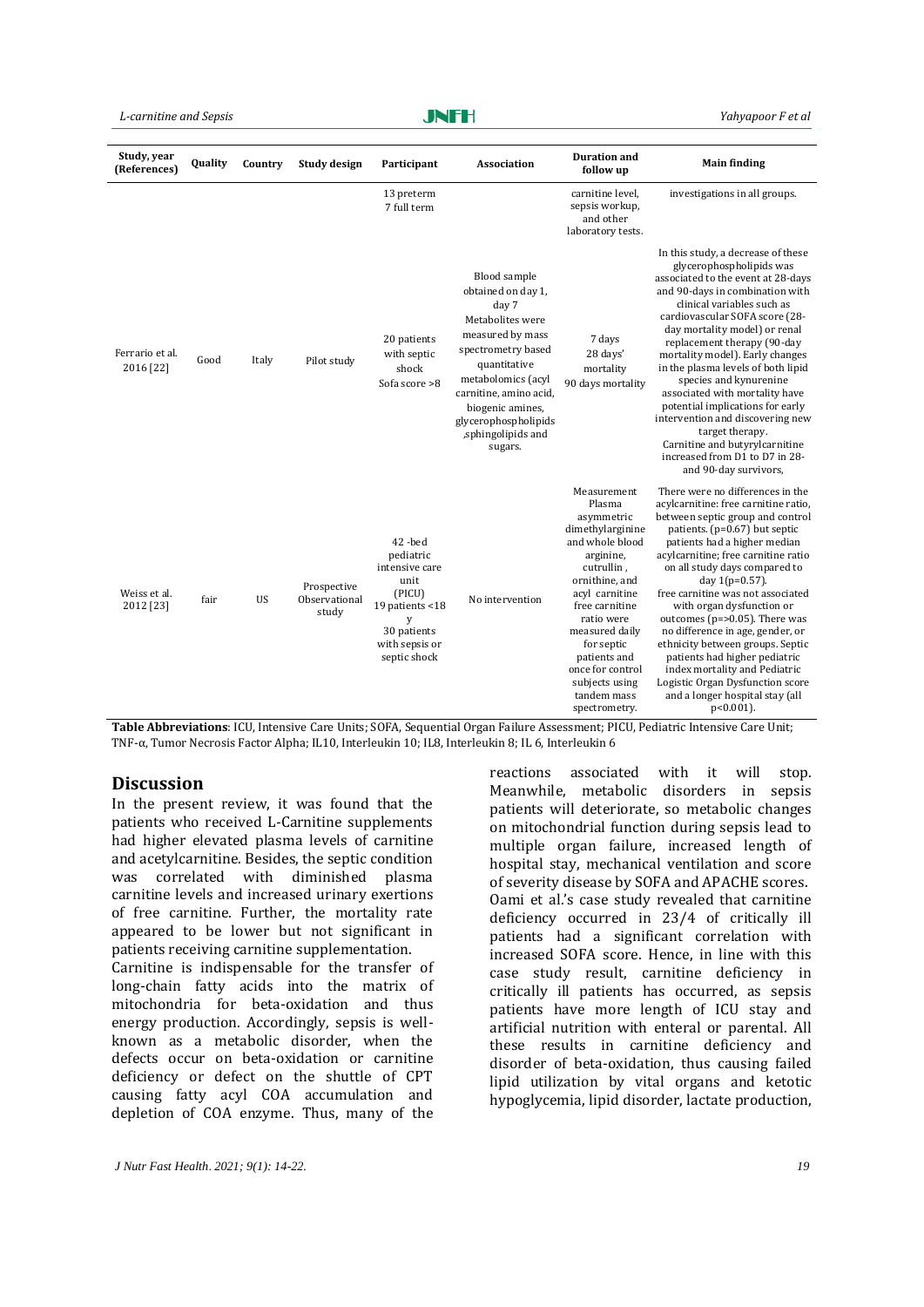Krebs cycle disorder, and defect on energy production. Hence, carnitine supplementation results in the transfer of fatty acids into the mitochondria and improved metabolic and hemodynamic states. Chung et al. observed that increased plasma levels of acylcarnitines in sepsis are associated with organ dysfunctions [20]. Animal studies suggested fatty acid oxidation impairment as a potential explanation for sepsis [25-27]. Carnitine palmitoyltransferase 1 and 2 (CPT1 and CPT2), as well as long-chain acyl-coenzyme A dehydrogenase (LCAD) are all main mitochondrial proteins for β-oxidation. Studies reported that the messenger RNA expressions of CPT1, CPT2, and LCAD were down-regulated in the kidney and liver in animal models of sepsis [25, 26]. Malfunctioning fatty acid oxidation in renal tubular cells leads to adenosine triphosphate exhaustion and cell death. causing hepatic and renal dysfunction in sepsis [28]. As shown in some studies, nonsurvivors had significantly higher plasma levels of acylcarnitine and carnitine compared with survivors, [17, 20]. Acylcarnitine have shown that carnitine metabolism is disordered, since mitochondrial dysfunction may lead to failed lipid utilization by vital organs and consequently diminished fatty acid oxidation in patients who died of sepsis.

One of the largest studies reported that carnitine supplementation in high doses leads to diminished sofa score, but it was not significant for cumulative organ failure reduction at 48 hours [13], perhaps high dose intervention is a short time duration. These data suggest that these methods of supplementation do indeed result in cellular uptake and substrate utilization through the formation of acylcarnitine supporting the biologic plausibility of the treatment.

As L-Carnitine is excreted from the kidney, it can be expected that the difference between plasma carnitine levels in survivors and non-survivors will be due to the renal function, though identical levels of carnitine reported at the enrollment of some studies [16] are contrary to this theory.

## **Limitation**

Two limitations could be stated for the present study. An important limitation of the present study was the number of studies on this subject has been small, and our search has been limited to studies published in English**.**

## **Conclusion**

In conclusion according to observational studies high plasma carnitine levels help to reduce mortality risk in septic patients but this relationship was observed as a reverse form for acyl carnitine levels and also RCT studies showed that L-Carnitine supplementation had beneficial effects on the mortality rate of septic patients, although these effects on the SOFA scores were controversial. Additional studies with more rigorous study design methods and longer follow-up periods should be adopted.

## **Acknowledgments**

The authors thank the authorities of all other colleagues for their cooperation. Also, we appreciate the Department of Nutrition personnel of Mashhad University of Medical Sciences.

## **Author Contribution**

F. Yahyapour and A. Norouzy equally contributed to the conception and design, M. K. Rezaian contributed to the acquisition and analysis of the data; F. Yahyapour and A. norouzy contributed to the interpretation of the data; and F. Y and N. Pahlavani drafted the manuscript. All authors critically revised the final draft of manuscript, agree to be fully accountable for ensuring the integrity and accuracy of the work, and read and approved the final manuscript. All authors have approved of the final version

## **Conflict of Interest**

The authors declare that they have no conflict of interest to disclose.

## **References**

1. Gaieski DF, Edwards JM, Kallan MJ, Carr BG. Benchmarking the incidence and mortality of severe sepsis in the United States. Crit Care Med, 2013. 41(5): p. 1167-74.

2. Singer M, Deutschman CS, Seymour CW, Shankar-Hari M, Annane D, Bauer M, Bellomo R, Bernard GR, Chiche JD, Coopersmith CM, Hotchkiss RS. The third international consensus definitions for sepsis and septic shock (Sepsis-3). Jama. 2016;315(8):801-10.

3. Annane D, Sébille V, Charpentier C, Bollaert PE, François B, Korach JM, Capellier G, Cohen Y, Azoulay E, Troché G, Chaumet-Riffaut P. Effect of treatment with low doses of hydrocortisone and fludrocortisone on mortality in patients with septic shock. Jama. 2002;288(7):862-71.

4. Rhodes A, Evans LE, Alhazzani W, Levy MM, Antonelli M, Ferrer R, Kumar A, Sevransky JE, Sprung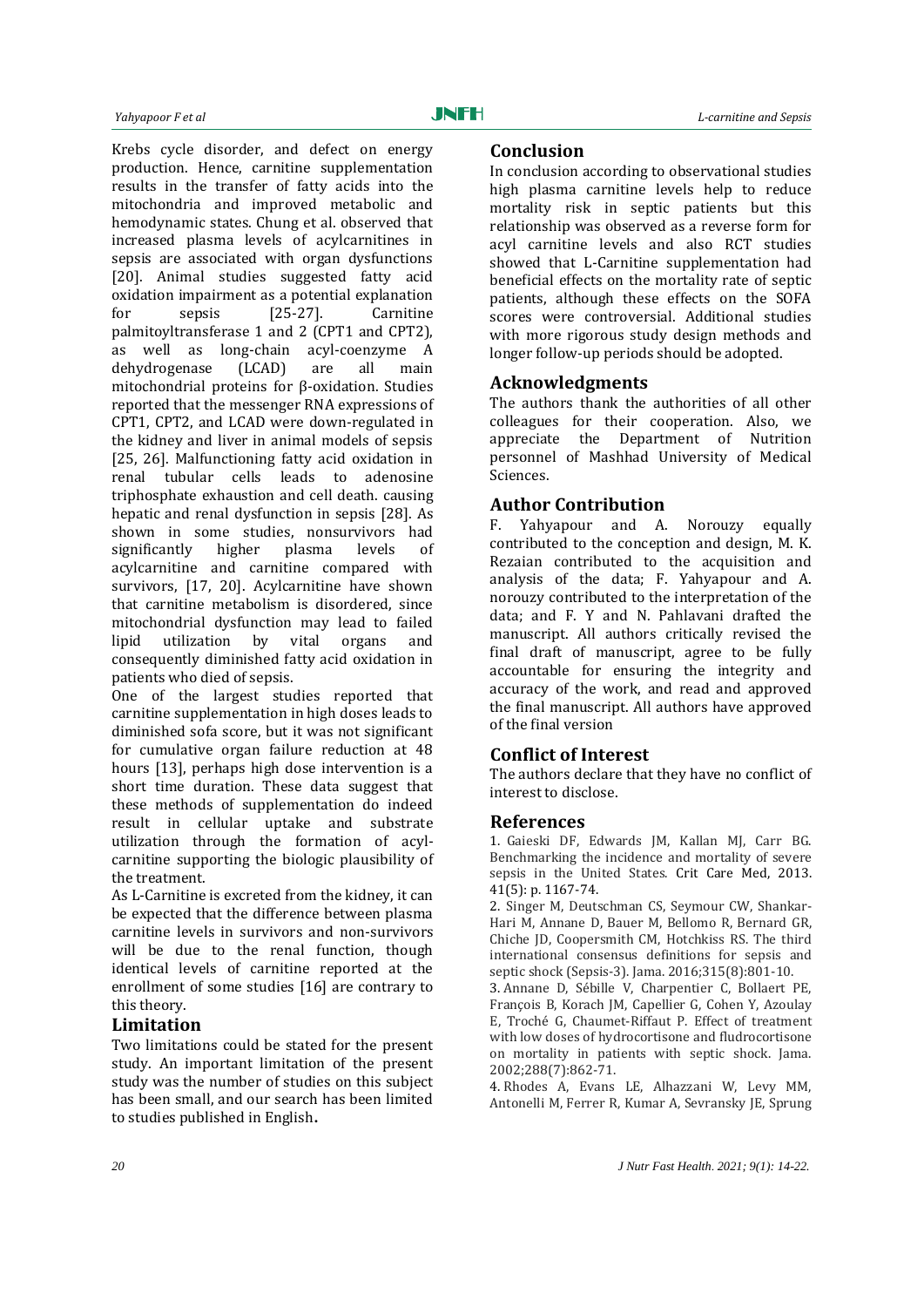CL, Nunnally ME, Rochwerg B. Surviving sepsis campaign: international guidelines for management of sepsis and septic shock: 2016. Intensive care medicine. 2017;43(3):304-77.

5. Bernard GR, Vincent JL, Laterre PF, LaRosa SP, Dhainaut JF, Lopez-Rodriguez A, Steingrub JS, Garber GE, Helterbrand JD, Ely EW, Fisher Jr CJ. Efficacy and safety of recombinant human activated protein C for severe sepsis. New England journal of medicine. 2001;344(10):699-709.

6. Mikkelsen ME, Miltiades AN, Gaieski DF, Goyal M, Fuchs BD, Shah CV, Bellamy SL, Christie JD. Serum lactate is associated with mortality in severe sepsis independent of organ failure and shock. Critical care medicine. 2009 May 1;37(5):1670-7.

7. Englert JA, Rogers AJ. Metabolism, metabolomics, and nutritional support of patients with sepsis. Clinics in chest medicine. 2016 Jun 1;37(2):321-31.

8. Hogan P, Plourde R, Fortier M, Brindamour D, Lagrenade-Verdant C, Demers-Marcil S, Dupuis S. Refractory Hyperlactatemia After a Septic Shock in a Patient With Carnitine Deficiency: A Case Report. Journal of pharmacy practice. 2020 Feb;33(1):113-6.

9. Calvani M, Reda E, Arrigoni-Martelli E. Regulation by carnitine of myocardial fatty acid and carbohydrate metabolism under normal and pathological conditions. Basic research in cardiology. 2000;95(2):75-83.

10. Puskarich MA, Shapiro NI, Massey MJ, Kline JA, Jones AE. Lactate clearance in septic shock is not a surrogate for improved microcirculatory flow. Academic Emergency Medicine. 2016;23(6):690-3.

11. Takeyama NA, Takagi DA, Matsuo NO, Kitazawa YA, Tanaka TA. Altered hepatic fatty acid metabolism in endotoxicosis: effect of L-carnitine on survival. American Journal of Physiology-Endocrinology and Metabolism. 1989;256(1):E31-8.

12. Pekala J, Patkowska-Sokola B, Bodkowski R, Jamroz D, Nowakowski P, Lochynski S, Librowski T. Lcarnitine-metabolic functions and meaning in humans life. Current drug metabolism. 2011 Sep 1;12(7):667- 78.

13. Jones AE, Puskarich MA, Shapiro NI, Guirgis FW, Runyon M, Adams JY, Sherwin R, Arnold R, Roberts BW, Kurz MC, Wang HE. Effect of levocarnitine vs placebo as an adjunctive treatment for septic shock: the Rapid Administration of Carnitine in Sepsis (RACE) randomized clinical trial. JAMA network open. 2018;1(8):e186076.

14. Gasparetto A, Corbucci GG, De RB, Antonelli M, Bagiella E, D'Iddio S, Trevisani C. Influence of acetyl-L-carnitine infusion on haemodynamic parameters and survival of circulatory-shock patients. International journal of clinical pharmacology research. 1991;11(2):83-92.

15. Puskarich MA, Kline JA, Krabill V, Claremont H, Jones AE. Preliminary safety and efficacy of L‐ carnitine infusion for the treatment of vasopressor‐ dependent septic shock: a randomized control trial. Journal of Parenteral and Enteral Nutrition. 2014 Aug;38(6):736-43.

16. Puskarich MA, Evans CR, Karnovsky A, Das AK, Jones AE, Stringer KA. Septic Shock Non-Survivors Have Persistently Elevated Acylcarnitines Following Carnitine Supplementation. Shock (Augusta, Ga.). 2018;49(4):412-419.

17. Evans CR, Karnovsky A, Puskarich MA, Michailidis G, Jones AE, Stringer KA. Untargeted metabolomics differentiates L-carnitine treated Septic shock 1-year survivors and nonsurvivors. J Proteome Res. 2019;18(5):2004-11.

18. Gibault JP, Frey A, Guiraud M, Schirardin H, Bouletreau P, Bach AC. Effects of L‐carnitine infusion on intralipid clearance and utilization. Study carried out in septic patients of an intensive care unit. Journal of Parenteral and Enteral Nutrition. 1988 Jan;12(1):29-34.

19. Nanni G, Pittiruti M, Giovannini I, Boldrini G, Ronconi P, Castagneto M. Plasma carnitine levels and urinary carnitine excretion during sepsis. J Parenter Enteral Nutr. 1985 Jul;9(4):483-90.

20. Chung KP, Chen GY, Chuang TY, Huang YT, Chang HT, Chen YF, Liu WL, Chen YJ, Hsu CL, Huang MT, Kuo CH. Increased plasma acetylcarnitine in sepsis is associated with multiple organ dysfunction and mortality: a multicenter cohort study. Crit Care Med. 2019;47(2):210-8.

21. Dalia M, El-Sayed HM, El-Hawy MA, Abou El-Naga NT. L-carnitine serum level in healthy and septic neonates*.* 2018.

22. Ferrario M, Cambiaghi A, Brunelli L, Giordano S, Caironi P, Guatteri L, Raimondi F, Gattinoni L, Latini R, Masson S, Ristagno G. Mortality prediction in patients with severe septic shock: a pilot study using a target metabolomics approach*.* Sci Rep, 2016;6:20391

23. Weiss SL, Haymond S, Ranaivo HR, Wang D, De Jesus VR, Chace DH, Wainwright MS. Evaluation of asymmetric dimethylarginine, arginine, and carnitine metabolism in pediatric sepsis*.* Pediatr Crit Care Med, 2012;13(4):e210-8.

24. Hogan P, Plourde R, Fortier M, Brindamour D, Lagrenade-Verdant C, Demers-Marcil S, Dupuis S. Refractory Hyperlactatemia After a Septic Shock in a Patient With Carnitine Deficiency: A Case Report. Journal of pharmacy practice. 2020;33(1):113-6.

25. Maitra U, Chang S, Singh N, Li L. Molecular mechanism underlying the suppression of lipid oxidation during endotoxemia. Molecular immunology. 2009;47(2-3):420-5.

26. Feingold KR, Wang Y, Moser A, Shigenaga JK, Grunfeld C. LPS decreases fatty acid oxidation and nuclear hormone receptors in the kidney. Journal of lipid research. 2008;49(10):2179-87.

27. Andrejko KM, Deutschman CS. Altered hepatic gene expression in fecal peritonitis: Changes in transcription of gluconeogenic, β-oxidative, and ureagenic genes. Shock. 1997;7(3):164-9.